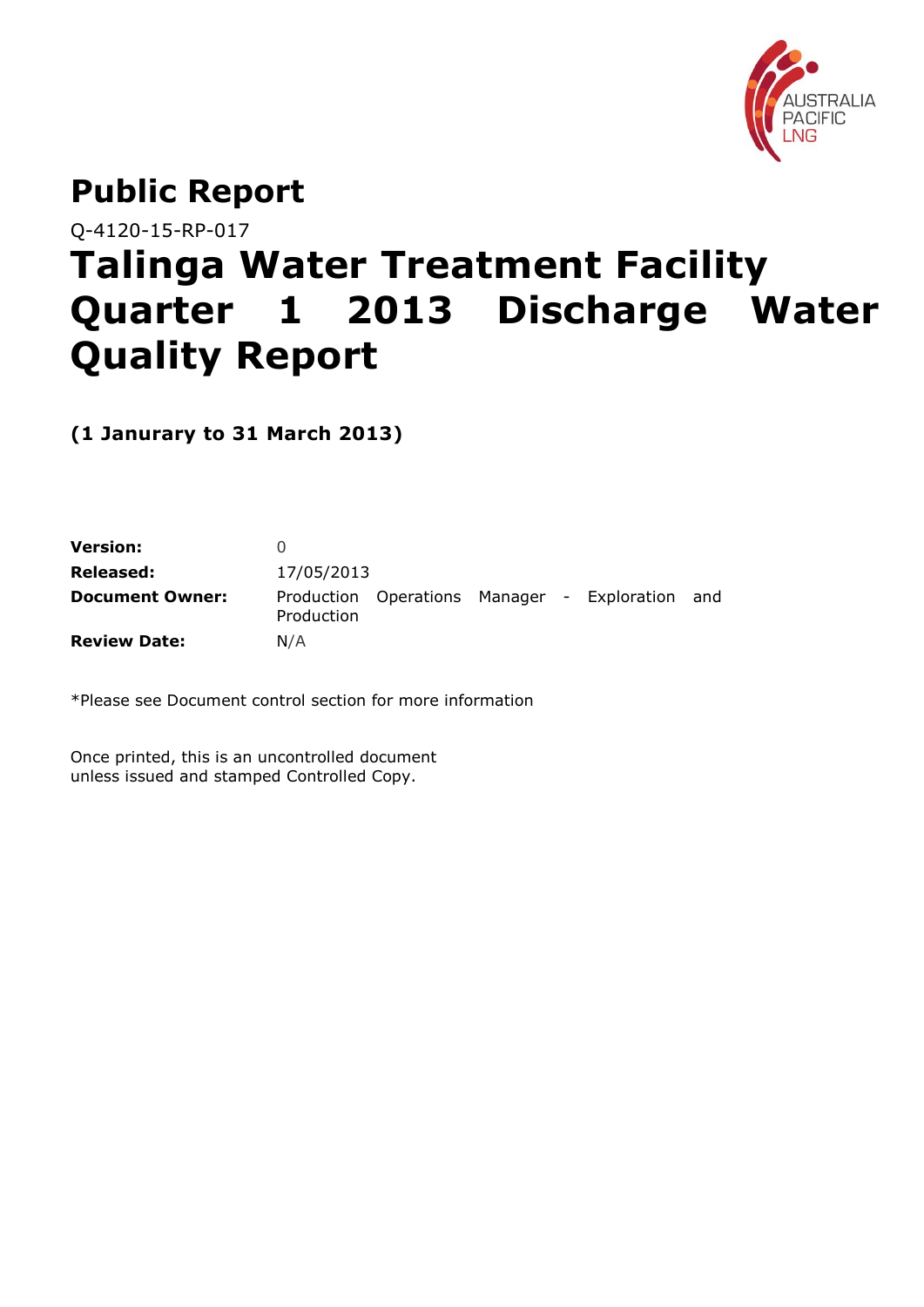### **Contents**



**[ABBREVIATIONS & ACRONYMS](#page-14-0) 15 Document control 16**

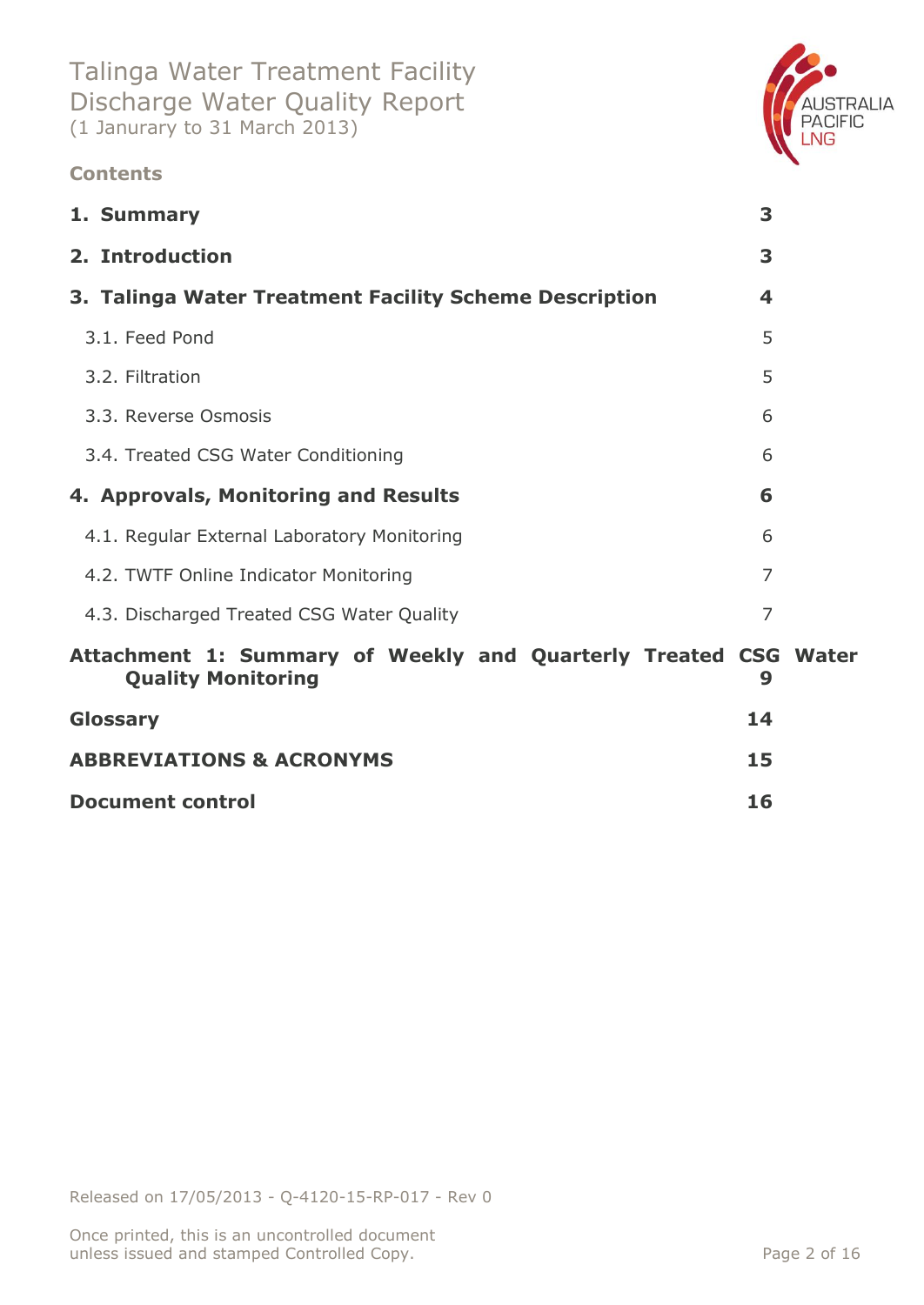

## <span id="page-2-0"></span>**1. Summary**

Australia Pacific LNG is a joint venture between Origin, ConocoPhillips and Sinopec, to deliver a coal seam gas (CSG) to Liquefied Natural Gas (LNG) project which will deliver gas to domestic and overseas markets.

Australia Pacific LNG is the leading CSG producer in Queensland, supplying more than 40% of the State's domestic gas requirements.

The Talinga Water Treatment Facility (TWTF) has been designed using the best available technology to treat water produced as part of the gas extraction process so that it can be put to a number of beneficial uses. CSG water is treated to a quality consistent with potable water. Treated CSG water is also discharged to the Condamine River, which is a source of public drinking water.

This report presents a summary of the water quality monitoring results obtained during the first quarter of Year 2013. During the quarter there has been *no exceedances in quality criteria*, demonstrating that the TWTF consistently and reliably treats CSG water to a standard which is safe for discharge into a source of public drinking water. This Report has been produced in accordance with the Queensland Government's *Public Reporting Guideline for Recycled Water Schemes* (DERM, 2011) and the *Water Supply (Safety and Reliability) Act 2008* (the Act).

## <span id="page-2-1"></span>**2. Introduction**

CSG production relies on the removal of water from the coal seams allowing gas to be readily extracted. The removed water is referred to as CSG water.

CSG water is generally of low quality with very few applications for direct use. Users of water from coal seams are generally restricted to a small numbers of agricultural and industrial operations. To maximise the potential future value of CSG water, Australia Pacific LNG has chosen to utilise an advanced desalination process to treat the water to a quality consistent with domestic potable water supplies.

The TWTF is one of Australia Pacific LNG's major installations where CSG water is treated. The TWTF uses the best available technologies to treat the water to a quality consistent with domestic potable supply.

Once treated, the CSG water is used onsite for Australia Pacific LNG's business activities including for drinking and domestic purposes, operations service water and construction activities. This reduces Australia Pacific LNG's reliance on other water resources.

The treated CSG water is also discharged to the Condamine River where it contributes to the base flows. The Condamine River is an essential resource to local communities and landowners in the region. It is the principal drinking water supply for the Condamine Township (located approximately forty seven kilometres downstream of the TWTF discharge location) as well being used for agricultural irrigation and to support local industries. Protecting its existing quality and condition is therefore vital to ensure its long term sustainable use.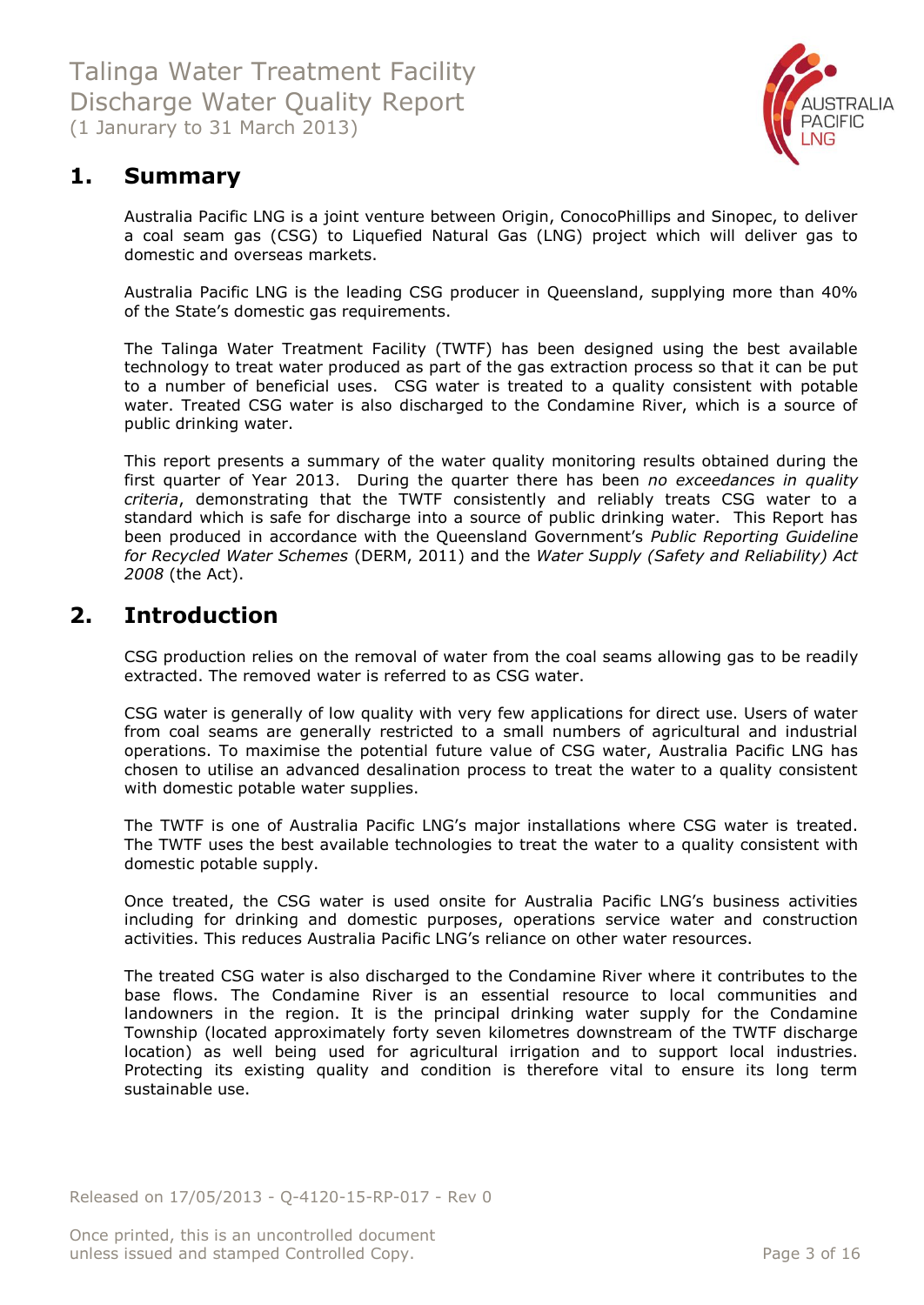



#### **Figure 1 - TWTF Discharge Location**

To ensure the safety and reliability of the treated CSG water entering the river, Australia Pacific LNG is engaged in a comprehensive ongoing monitoring program of water quality sampling, testing and reporting. This report summarises the results of that monitoring conducted during the first quarter (i.e. from 1 Janurary to 31 March) of 2013.

In presenting this information Australia Pacific LNG honours its commitment to providing transparency and ensuring the community, landowners and other key stakeholders have confidence that the treated CSG water can be safely discharged into a source of drinking water.

All the reporting is publicly available and can be viewed and downloaded from the Australia Pacific LNG website at [www.aplng.com.au.](http://www.aplng.com.au/) Any enquiries relating to this report should be made to toll free number 1800 526 369.

Alternatively, general enquires can be made by email [\(contact@aplng.com.au\)](mailto:contact@aplng.com.au) or mail to Australia Pacific LNG Pty Limited, GPO Box 148, Brisbane, QLD, 4001.

## <span id="page-3-0"></span>**3. Talinga Water Treatment Facility Scheme Description**

The TWTF uses a series of water screening, filtration and reverse osmosis processes to remove impurities from the CSG water to ensure its safety and reliability for supply into a drinking water source and beneficial uses. The key treatment processes include:

Released on 17/05/2013 - Q-4120-15-RP-017 - Rev 0

Once printed, this is an uncontrolled document unless issued and stamped Controlled Copy. The example of the example of 16 and 16 and 16 and 16 and 16 and 16 and 16 and 16 and 16 and 16 and 16 and 16 and 16 and 16 and 16 and 16 and 16 and 16 and 16 and 16 and 16 and 16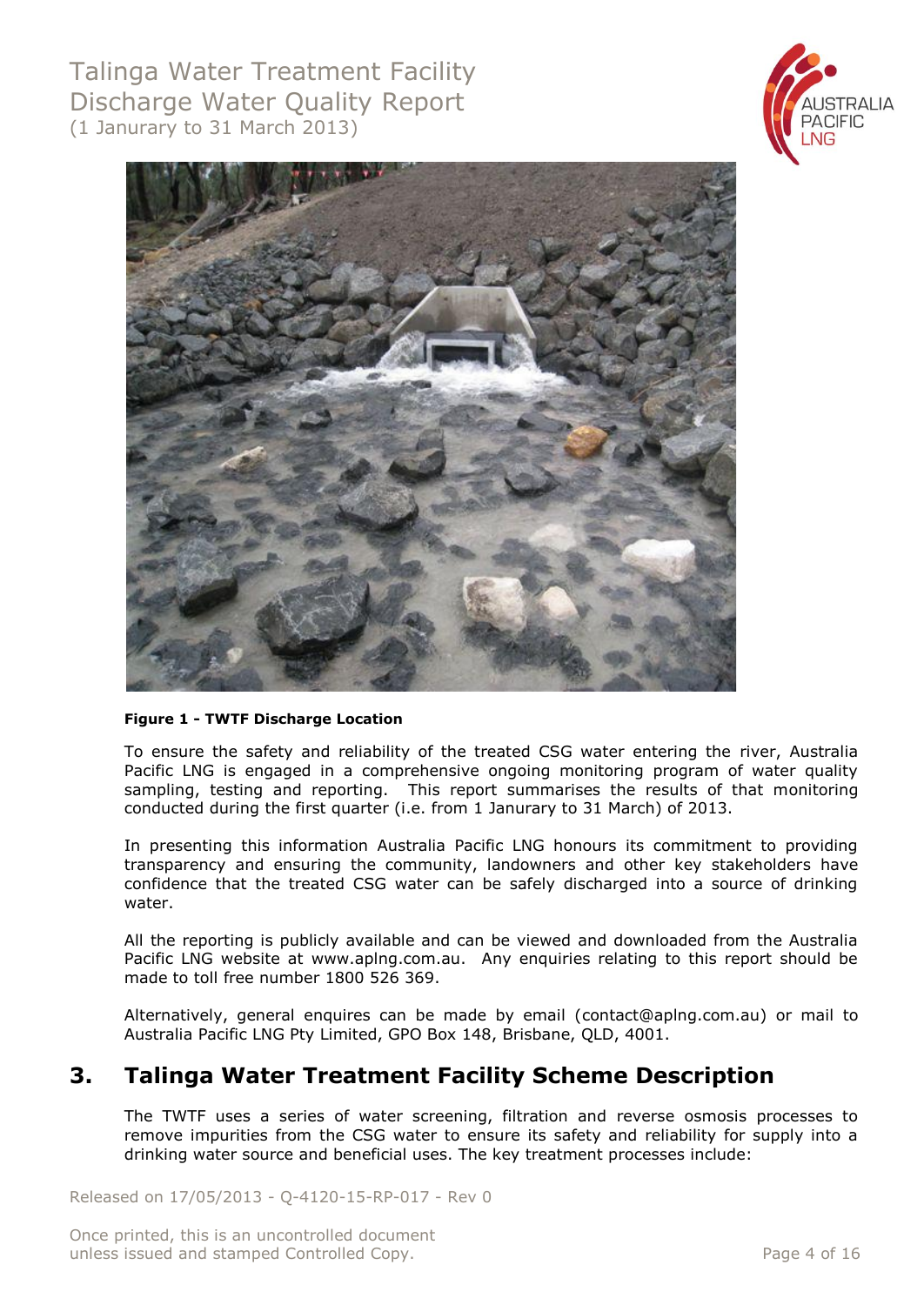

- Feed pond;
- Filtration;
- Reverse osmosis; and
- Treated CSG water conditioning.



**Figure 2 - TWTF Process Schematic**

#### <span id="page-4-0"></span>**3.1. Feed Pond**

Untreated CSG water gathered from the gas field is temporarily stored in a feed pond prior to its treatment by the TWTF. The feed pond holds the CSG water for approximately one to two weeks. This allows the settlement of coarse suspended sediments and provides opportunity for the CSG water to aerate and oxygenate.

#### <span id="page-4-1"></span>**3.2. Filtration**

The CSG water is then passed through a coarse filter and then a fine filter to remove any particles or suspended sediments that have not settled within the feed pond. A disinfectant commonly used in domestic water treatment facilities is also added prior to the filtration process to protect the treatment system.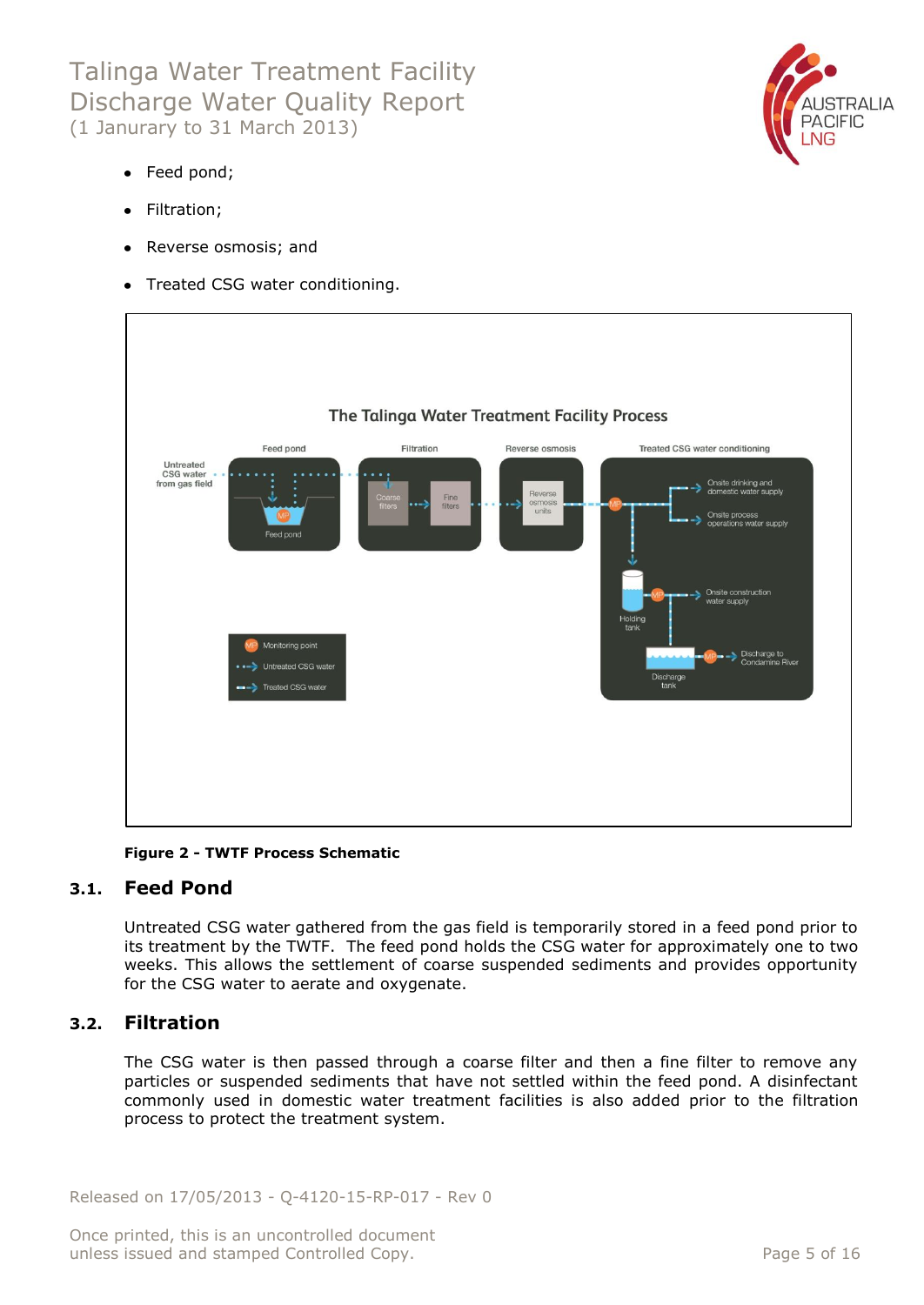

#### <span id="page-5-0"></span>**3.3. Reverse Osmosis**

Prior to reverse osmosis, the disinfectant added during the filtration process is removed to protect the membranes from oxidation.

Reverse osmosis involves passing the CSG water through fine membranes at high pressure. This removes most of the dissolved salts and other trace elements.

At this point the water is either transferred to a holding tank, where it is held prior to discharge or piped for use onsite.

#### <span id="page-5-1"></span>**3.4. Treated CSG Water Conditioning**

Prior to entering the holding tank the pH of the treated CSG water is adjusted to ensure its suitability for use, and any existing disinfectant in the system is removed.

When the treated CSG water is discharged to the Condamine River, calcium and magnesium are added. This conditioning is undertaken to ensure a minimum level of these elements are present in the Condamine River to protect the environment.

## <span id="page-5-2"></span>**4. Approvals, Monitoring and Results**

In order to discharge to the Condamine River, Australia Pacific LNG gained approval from the Queensland Government's Department of Environment and Heritage Protection (EHP), formerly known as the Department of Environment and Resource Management (DERM). The approval was granted under two separate pieces of the Queensland legislation; the *Environmental Protection* Act 1994 and the *Water Supply (Safety and Reliability) Act 2008*.

On 2 March 2012, Australia Pacific LNG received approval from the Queensland Water Supply Regulator (QWSR), formerly known as the Office of Water Supply Regulator (OWSR) for the proposed Recycled Water Management Plan (RWMP) submitted for the Talinga recycled water scheme. Australia Pacific LNG is the first CSG Company to be granted such an approval. The TWTF RWMP replaces the interim RWMP that was prescribed in the *Water Supply (Safety and Reliability) Regulation 2011*.

The content of this quarterly report reflects the reporting requirements outlined within this information notice of approval, and the reporting frequency aligns with that outlined in section 274 of the Act.

#### <span id="page-5-3"></span>**4.1. Regular External Laboratory Monitoring**

The treated CSG water is sampled on a weekly basis for a standard set of parameters and a quarterly basis for a specific set of parameters (refer to Tables 2 and 3 in Attachment 1 respectively) and sent to an independent laboratory for testing. The sampling takes place at the discharge tank prior to the release of the treated CSG water to the Condamine River.

The samples are tested for a comprehensive range of parameters. A summary of the full water quality monitoring results for the TWTF is shown in Attachment 1 at the end of this report.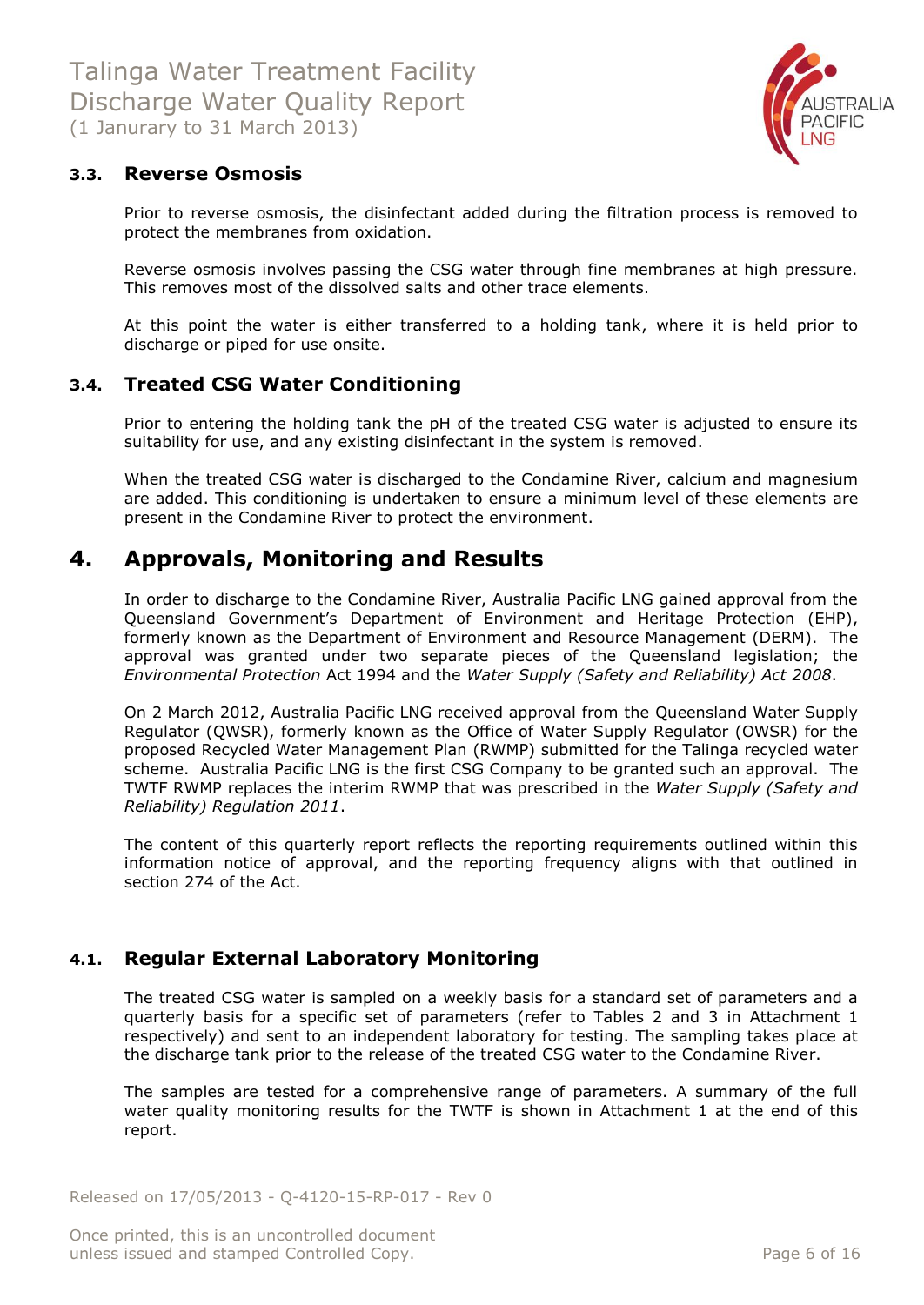

The water quality monitoring is undertaken using an industry-wide protocol developed by Standards Australia and EHP. Following these standards ensures the water samples are correctly obtained, stored and transported to allow accurate and representative testing in the laboratory.

The water is tested at a variety of laboratories that are independent of Australia Pacific LNG's operations. Each laboratory is accredited by the National Association of Testing Authorities (NATA) for each parameter monitored for in this program.

*"NATA is the authority that provides independent assurance of technical competence through a proven network of best practice industry experts for customers who require confidence in the delivery of their products and services"* – NATA website.

The monitoring of treated CSG water from the TWTF are summarised in Table 1. The results of the monitoring show that all parameters were below the water quality limits for the reporting period. This confirms the TWTF processes are both safe and reliable at treating CSG water prior to its discharge into a source of drinking water.

#### <span id="page-6-0"></span>**4.2. TWTF Online Indicator Monitoring**

Water quality indicators, such as pH, turbidity, conductivity, dissolved oxygen and total chlorine are monitored by an online monitoring system to provide a real time overview of the performance and integrity of the treatment process within the facility.

Should any of these indicators vary from their expected ranges, discharge of water to the Condamine River is suspended immediately. No discharge occurs until further investigation, monitoring and corrections are made to ensure the final water quality is safe. This process ensures the quality of water from the TWTF is maintained at the highest level possible.

#### <span id="page-6-1"></span>**4.3. Discharged Treated CSG Water Quality**

During the first quarter of 2013, no water quality values outside the specified limits were recorded.

The summary table below presents parameters that were detected in the first quarter of 2013. All parameters that were detected are notably less than the discharge water quality limits, indicating the discharge from the TWTF complied with its discharge limits during the reporting period.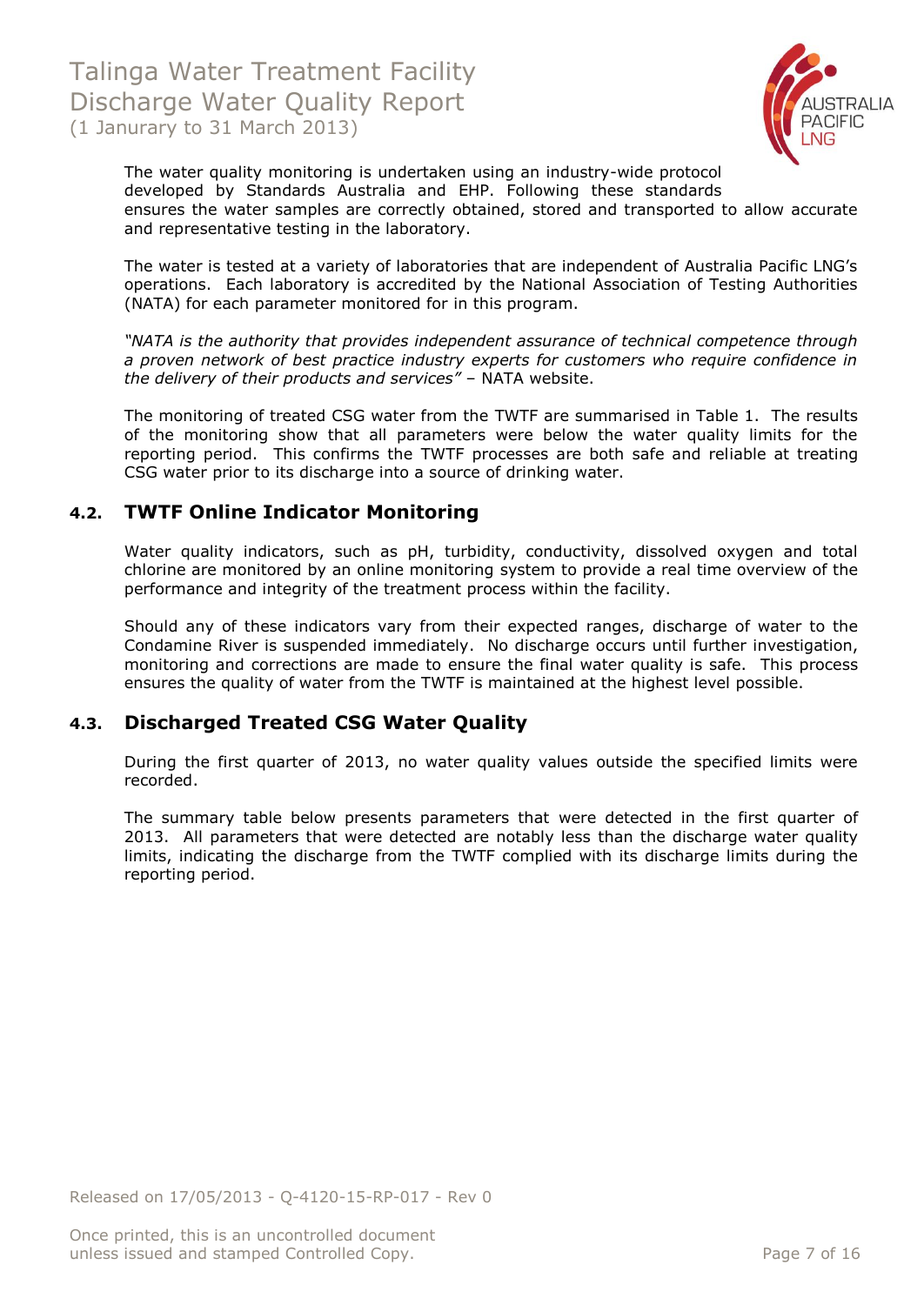

#### **Table 1 - Summary of Maximum Detected Monitoring Results for Treated CSG Water during the first Quarter of 2013**

|                                               | Parameter                           | Compliance<br>with Water<br><b>Quality Limit</b> | <b>Water Quality</b><br>Limit | Unit      | Maximum<br><b>Detected</b><br><b>Concentration for</b><br><b>Treated CSG Water</b> |
|-----------------------------------------------|-------------------------------------|--------------------------------------------------|-------------------------------|-----------|------------------------------------------------------------------------------------|
| <b>BTEX</b>                                   | All Tested Parameters               | 100%                                             | Various                       | µg/L      | ND                                                                                 |
| <b>Disinfection By-products</b>               | All Tested Parameters               | 100%                                             | Various                       | µg/L      | <b>ND</b>                                                                          |
| <b>Endocrine-Disrupting</b>                   | <b>Bisphenol A</b>                  |                                                  | 200                           | µg/L      | <b>ND</b>                                                                          |
| <b>Chemicals and Hormones</b>                 | Nonylphenol                         | 100%                                             | 500                           | µg/L      | <b>ND</b>                                                                          |
|                                               | Ammonia as N                        |                                                  | 500                           | µg/L      | 313                                                                                |
|                                               | <b>Bromide</b>                      |                                                  | 7000                          | µg/L      | 117                                                                                |
|                                               | Chlorine                            |                                                  | 5000                          | µg/L      | $90*$                                                                              |
| <b>Inorganic Compounds</b>                    | Fluoride                            | 100%                                             | 1500                          | µg/L      | 310                                                                                |
|                                               | lodide                              |                                                  | 100                           | µg/L      | 12                                                                                 |
|                                               | Sulphate                            |                                                  | 500000                        | µg/L      | 16100                                                                              |
|                                               | Aluminium                           |                                                  | 200                           | µg/L      | $18.4*$                                                                            |
|                                               | <b>Barium</b>                       |                                                  | 700                           | µg/L      | 9.4                                                                                |
|                                               | Boron                               |                                                  | 4000                          | µg/L      | 470                                                                                |
|                                               | Copper                              |                                                  | 2000                          | µg/L      | 0.9                                                                                |
| <b>Metals</b>                                 | Iron                                | 100%                                             | 300                           | µg/L      | 60                                                                                 |
|                                               | Lead                                |                                                  | 10                            | µg/L      | $0.1*$                                                                             |
|                                               | Mercury                             |                                                  | $\mathbf{1}$                  | µg/L      | $0.3*$                                                                             |
|                                               | Strontium                           |                                                  | 4000                          | µg/L      | 22.4                                                                               |
|                                               | Vanadium                            |                                                  | 50                            | µg/L      | $0.4*$                                                                             |
|                                               | Zinc                                |                                                  | 3000                          | µg/L      | 4.4                                                                                |
| <b>Nitrosamines</b>                           | N-Nitrosodimethylamine (NDMA)       | 100%                                             | 0.1                           | µg/L      | <b>ND</b>                                                                          |
| <b>Poly Aromatic</b><br>Hydrocarbons          | PAH (as B(a)P TEF)                  | 100%                                             | 0.01                          | µg/L      | <b>ND</b>                                                                          |
| <b>Total Petroleum</b><br><b>Hydrocarbons</b> | <b>Total Petroleum Hydrocarbons</b> | 100%                                             | 200                           | $\mu$ g/L | <b>ND</b>                                                                          |
|                                               | Bromodichloromethane                |                                                  | 6                             | µg/L      | <b>ND</b>                                                                          |
|                                               | <b>Bromoform</b>                    |                                                  | 100                           | µg/L      | <b>ND</b>                                                                          |
| <b>Trihalomethanes</b>                        | Dibromochloromethane                | 100%                                             | 100                           | µg/L      | <b>ND</b>                                                                          |
|                                               | Chloroform                          |                                                  | 200                           | µg/L      | $2*$                                                                               |
| <b>Radiological Products</b>                  | Alpha Emitters                      | 100%                                             | 0.5                           | Bql-1     | <b>ND</b>                                                                          |
|                                               | <b>Beta Emitters</b>                | 100%                                             | $0.5\,$                       | Bql-1     | $0.1*$                                                                             |

#### **Notes:**

ND - Not Detected by laboratory

\* Detected on one occasion during the fourth quarter of Year 2013.

Released on 17/05/2013 - Q-4120-15-RP-017 - Rev 0

Once printed, this is an uncontrolled document unless issued and stamped Controlled Copy. The extended of 16 and 20 and 20 and 20 and 20 and 20 and 20 and 20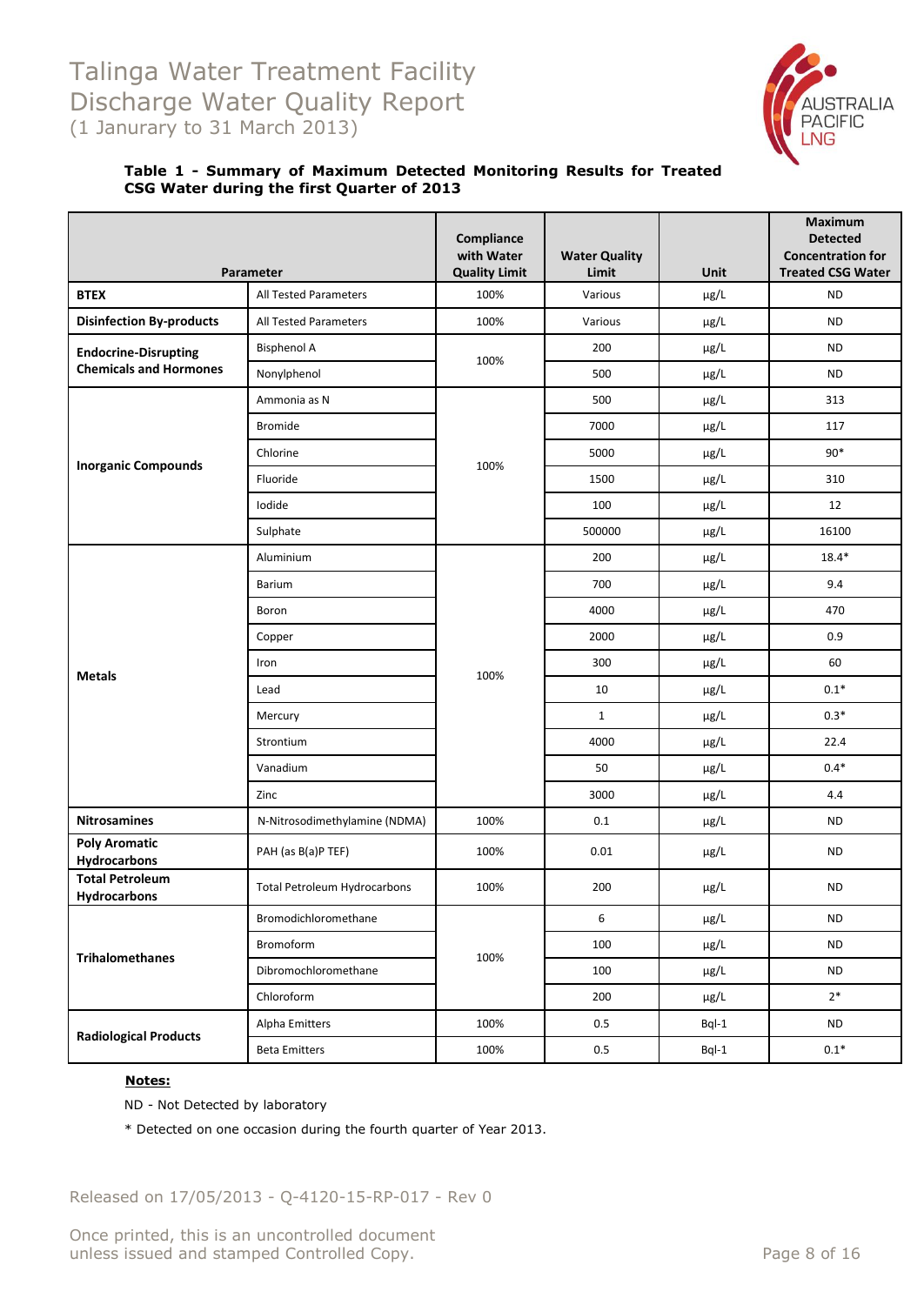

## <span id="page-8-0"></span>**Attachment 1: Summary of Weekly and Quarterly Treated CSG Water Quality Monitoring**

The following section presents a full summary of the weekly and quarterly monitoring undertaken on the treated CSG water discharged to the Condamine River. The results cover the first quarter of 2013, from 1 Janurary 2013 to 31 March 2013. The monitoring results have been summarised to show the following:

**Parameter** – This lists the public health water quality parameters tested at the point of discharge. An explanation of the parameters is provided in the Glossary.

**Water Quality Limit** – This shows the limits set by OWSR.

**Unit** -This shows the corresponding parameter unit of measurement. It is presented in micro-grams (µg) per litre (L) unless otherwise stated. This unit can also be represented as 'parts per billion' (ppb). Exceptions to this are listed in the reporting tables.

**Monitoring Results** – For any sample where the laboratory detected the presence of one of the test parameters on one or more occasion, the minimum, maximum and average (mean) concentration is reported. Also shown is the concentration below which 95% of the monitoring results fall. This is represented as the  $95<sup>th</sup>$  percentile and allows any anomalies and outlying high results to be removed.

**Sampling Results** – For reasons explained below the results table, there are instances where sampling was not conducted on several of the weeks within the reporting period. For this reason, the total number of reporting weeks is shown, along with the number of samples taken, the number of samples analysed and the number of sample results pending.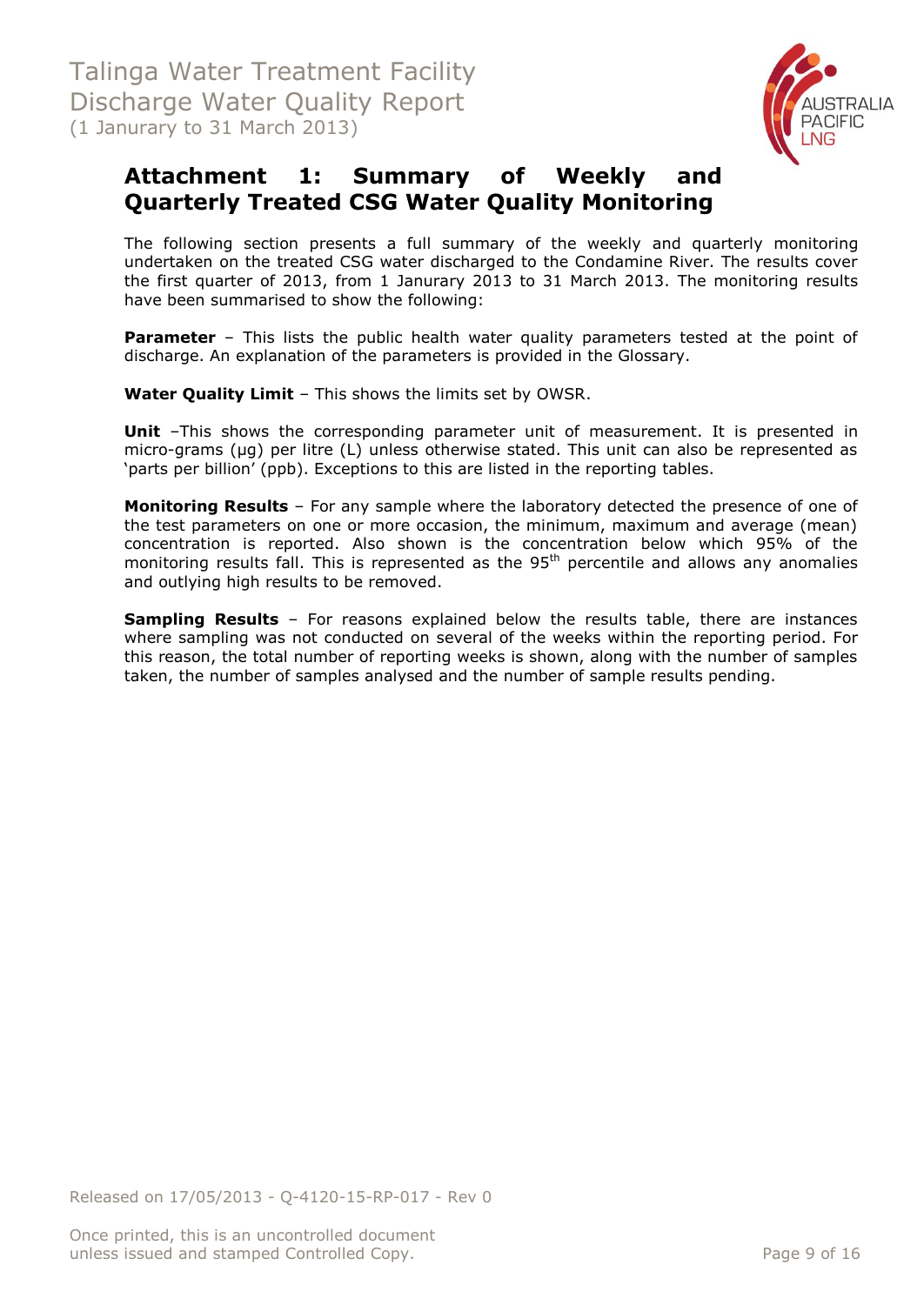

#### **Table 2 Weekly water quality monitoring results**

| Parameter        |                |                      |                     |           | Monitoring Results for the Reporting Period |                                      |                                |                                | Sampling Results for the Reporting Period |                                     |                                  |                                                            |                           |
|------------------|----------------|----------------------|---------------------|-----------|---------------------------------------------|--------------------------------------|--------------------------------|--------------------------------|-------------------------------------------|-------------------------------------|----------------------------------|------------------------------------------------------------|---------------------------|
|                  |                | Disinfectant product | Water Quality Limit | Units     | Minimum Detected<br>Concentration           | Concentration<br>Maximum<br>Detected | Mean Detected<br>Concentration | 95 <sup>th</sup><br>Percentile | Number of Times<br>Parameter<br>Detected  | <b>Total Number</b><br><b>Weeks</b> | Total Number of<br>Samples Taken | Samples Analysed<br><b>Total Number of</b><br>and Reported | Sample Results<br>Pending |
|                  | Benzene        |                      | $\mathbf{1}$        | $\mu$ g/L |                                             |                                      | <b>ND</b>                      |                                | 0                                         | 13                                  | $\overline{4}$                   | $\overline{4}$                                             | 0                         |
| <b>BTEX</b>      | Toluene        |                      | 800                 | $\mu$ g/L |                                             | <b>ND</b>                            |                                |                                | $\mathbf 0$                               | 13                                  | $\overline{4}$                   | $\overline{4}$                                             | 0                         |
|                  | Ethylbenzene   |                      | 300                 | $\mu$ g/L |                                             | <b>ND</b><br><b>ND</b>               |                                |                                | $\mathbf 0$                               | 13                                  | 4                                | $\overline{4}$                                             | 0                         |
|                  | Xylene Total   |                      | 600                 | $\mu$ g/L |                                             |                                      |                                |                                | 0                                         | 13                                  | $\overline{4}$                   | $\overline{4}$                                             | $\mathbf 0$               |
|                  | Ammonia as N   |                      | 500                 | $\mu$ g/L | 271                                         | 313                                  | 300                            | 311                            | 4                                         | 13                                  | 4                                | $\overline{4}$                                             | 0                         |
|                  | <b>Bromide</b> |                      | 7000                | $\mu$ g/L | 12                                          | 117                                  | 87                             | 117                            | $\overline{4}$                            | 13                                  | $\overline{4}$                   | $\overline{4}$                                             | $\mathbf 0$               |
|                  | Chlorine       | $\ast$               | 5000                | µg/L      | 90                                          | 90                                   | 90                             | 90                             | $\mathbf{1}$                              | 13                                  | $\overline{4}$                   | $\overline{4}$                                             | 0                         |
| Inorganic        | Cyanide Total  |                      | 80                  | $\mu$ g/L |                                             |                                      | <b>ND</b>                      |                                | $\mathbf 0$                               | 13                                  | 4                                | $\overline{4}$                                             | 0                         |
| <b>Compounds</b> | Fluoride       |                      | 1500                | $\mu$ g/L | 240                                         | 310                                  | 150                            | 307                            | $\overline{2}$                            | 13                                  | $\overline{4}$                   | $\overline{4}$                                             | 0                         |
|                  | Iodide         |                      | 100                 | $\mu$ g/L | 11                                          | 12                                   | 12                             | 12                             | 4                                         | 13                                  | 4                                | 4                                                          | 0                         |
|                  | Monochloramine | $\ast$               | 3000                | $\mu$ g/L |                                             |                                      | <b>ND</b>                      |                                | $\mathbf 0$                               | 13                                  | $\overline{4}$                   | $\overline{4}$                                             | 0                         |
|                  | Sulphate       |                      | 500000              | $\mu$ g/L | 2400                                        | 16100                                | 12000                          | 16085                          | 4                                         | 13                                  | 4                                | $\overline{4}$                                             | 0                         |
|                  | Aluminium      |                      | 200                 | $\mu$ g/L | 18.4                                        | 18.4                                 | 18.4                           | 18.4                           | $\mathbf{1}$                              | 13                                  | $\overline{4}$                   | $\overline{4}$                                             | $\mathbf 0$               |
|                  | Arsenic        |                      | $\overline{7}$      | $\mu$ g/L |                                             | <b>ND</b>                            |                                |                                | $\mathbf 0$                               | 13                                  | 4                                | $\overline{4}$                                             | 0                         |
| <b>Metals</b>    | <b>Barium</b>  |                      | 700                 | $\mu$ g/L | 1.4                                         | 9.4                                  | $\overline{4}$                 | 8.4                            | $\overline{4}$                            | 13                                  | $\overline{4}$                   | $\overline{4}$                                             | 0                         |
|                  | Boron          |                      | 4000                | $\mu$ g/L | 440                                         | 470                                  | 460                            | 468.5                          | 4                                         | 13                                  | 4                                | 4                                                          | 0                         |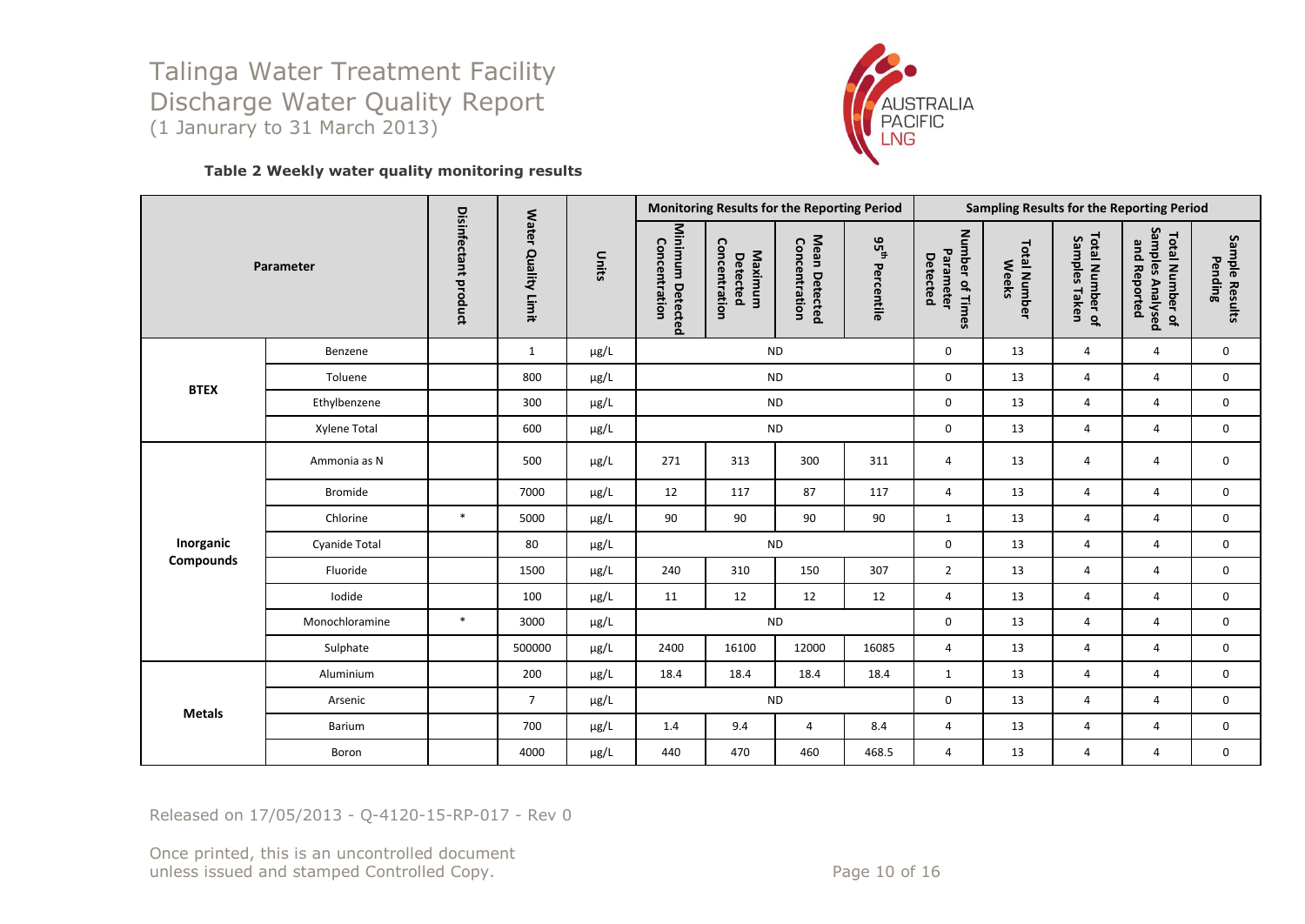

| Parameter                              |                                        |                                |                                      | Units     | Monitoring Results for the Reporting Period |                                      |                                |                             | Sampling Results for the Reporting Period |                                     |                                  |                                                     |                           |
|----------------------------------------|----------------------------------------|--------------------------------|--------------------------------------|-----------|---------------------------------------------|--------------------------------------|--------------------------------|-----------------------------|-------------------------------------------|-------------------------------------|----------------------------------|-----------------------------------------------------|---------------------------|
|                                        |                                        | <b>Disinfectant</b><br>product | <b>Water</b><br><b>Quality Limit</b> |           | Minimum Detected<br>Concentration           | Concentration<br>Maximum<br>Detected | Mean Detected<br>Concentration | $35^{\rm th}$<br>Percentile | Number of Times<br>Parameter<br>Detected  | <b>Total Number</b><br><b>Weeks</b> | Total Number of<br>Samples Taken | Samples Analysed<br>and Reported<br>Total Number of | Sample Results<br>Pending |
|                                        | Cadmium                                |                                | $\overline{2}$                       | $\mu$ g/L |                                             | <b>ND</b>                            |                                |                             | $\mathbf 0$                               | 13                                  | $\overline{4}$                   | 4                                                   | $\mathbf 0$               |
|                                        | Chromium                               |                                | 50                                   | $\mu$ g/L |                                             | <b>ND</b>                            |                                |                             | $\mathbf 0$                               | 13                                  | $\overline{4}$                   | 4                                                   | $\mathbf 0$               |
|                                        | Copper                                 |                                | 2000                                 | $\mu$ g/L | 0.6                                         | 0.9                                  | 0.6                            | 0.9                         | $\overline{3}$                            | 13                                  | $\overline{4}$                   | 4                                                   | $\mathbf 0$               |
|                                        | Iron                                   |                                | 300                                  | $\mu$ g/L | 30                                          | 60                                   | 34                             | 58                          | $\overline{3}$                            | 13                                  | $\overline{4}$                   | 4                                                   | $\mathbf 0$               |
|                                        | Lead                                   |                                | 10                                   | $\mu$ g/L | 0.1                                         | 0.1                                  | 0.1                            | 0.1                         | $\mathbf{1}$                              | 13                                  | $\overline{4}$                   | $\overline{4}$                                      | $\mathbf 0$               |
|                                        | Manganese                              |                                | 500                                  | µg/L      |                                             | <b>ND</b>                            |                                |                             | $\mathbf 0$                               | 13                                  | 4                                | $\overline{4}$                                      | $\mathbf 0$               |
|                                        | Mercury                                |                                | $\mathbf{1}$                         | µg/L      | 0.3                                         | 0.3                                  | 0.3                            | 0.3                         | $\mathbf{1}$                              | 13                                  | 4                                | $\overline{4}$                                      | $\mathbf 0$               |
|                                        | Molybdenum                             |                                | 50                                   | $\mu$ g/L |                                             | <b>ND</b>                            |                                |                             | $\mathbf 0$                               | 13                                  | $\overline{4}$                   | 4                                                   | $\mathbf 0$               |
|                                        | Nickel                                 |                                | 20                                   | $\mu$ g/L |                                             | <b>ND</b>                            |                                |                             | $\mathbf 0$                               | 13                                  | $\overline{4}$                   | 4                                                   | $\mathsf 0$               |
|                                        | Strontium                              |                                | 4000                                 | $\mu$ g/L | 3.9                                         | 22.4                                 | 8.9                            | 19.8                        | $\overline{4}$                            | 13                                  | $\overline{4}$                   | 4                                                   | $\mathbf 0$               |
|                                        | Zinc                                   |                                | 3000                                 | $\mu$ g/L | 0.9                                         | 4.4                                  | 2.4                            | 4.2                         | $\overline{4}$                            | 13                                  | $\overline{4}$                   | 4                                                   | $\mathbf 0$               |
| <b>Nitrosamines</b>                    | N-Nitrosodimethylamine<br>(NDMA)       | $\ast$                         | 0.1                                  | $\mu$ g/L |                                             | <b>ND</b>                            |                                |                             | $\mathsf 0$                               | 13                                  | 4                                | 4                                                   | $\mathsf 0$               |
| <b>Poly Aromatic</b><br>Hydrocarbons   | PAH (as B(a)P TEF)                     |                                | 0.01                                 | $\mu$ g/L | <b>ND</b>                                   |                                      |                                | $\mathbf 0$                 | 13                                        | 4                                   | 4                                | $\mathbf 0$                                         |                           |
| <b>Total Petroleum</b><br>Hydrocarbons | <b>Total Petroleum</b><br>Hydrocarbons |                                | 200                                  | $\mu$ g/L |                                             | <b>ND</b>                            |                                |                             | 0                                         | 13                                  | 4                                | 4                                                   | 0                         |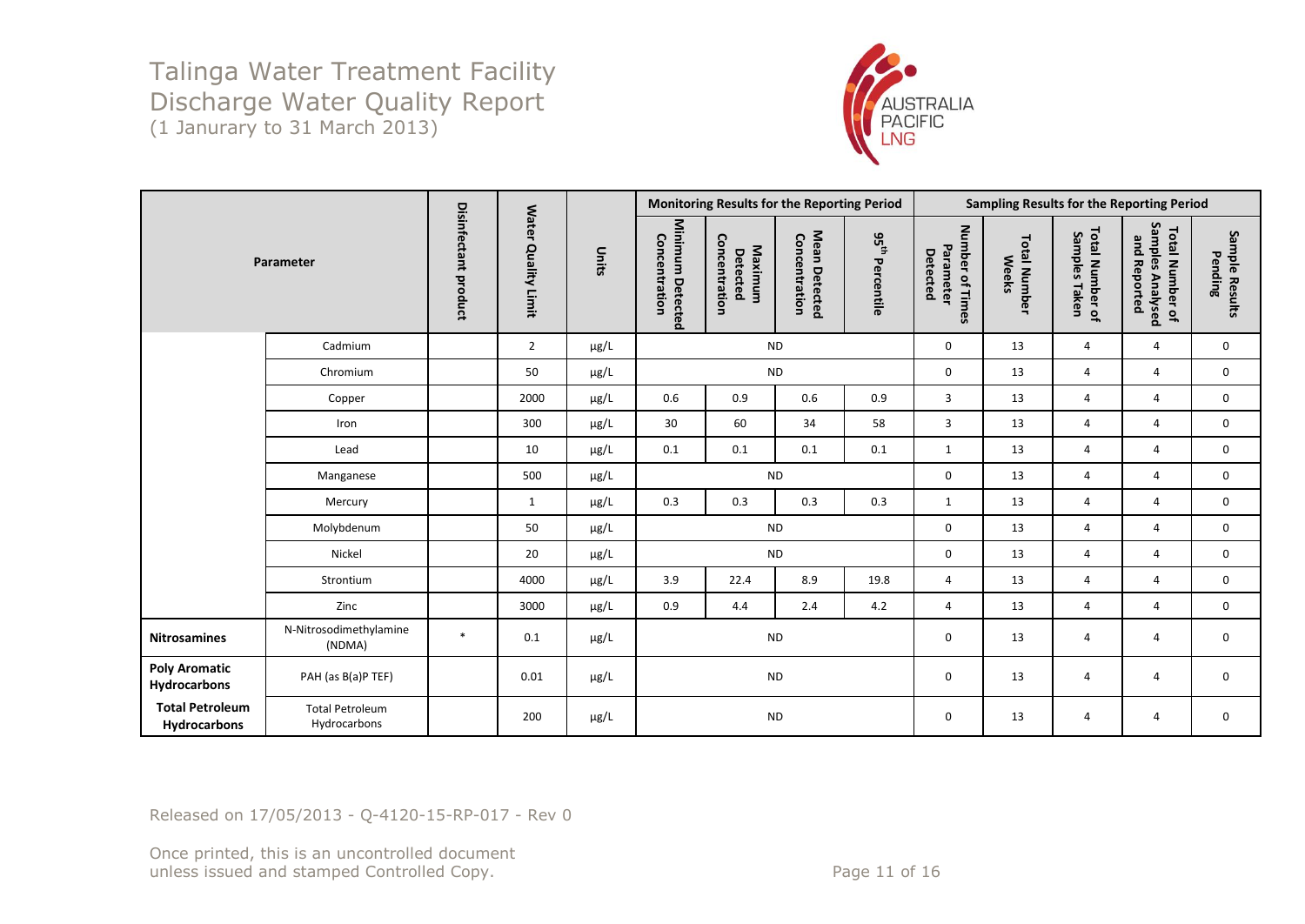

#### **Data Summary**

Whilst every effort has been made to assess and analyse all the parameters over the first quarter of 2013 there were certain instances (which are discussed below) where this was not possible or not necessary.

**No discharge -** Discharge only occured for the weeks beginning 28/1/13, 4/2/13, 11/2/13, 18/2/13, 25/3/13, 4/3/13 and 11/3/13.

**Flooding -** Samples were unable to be taken for the weeks beginning 28/1/13, 4/2/13 and 4/3/13 as flooding had made the site inaccesable. For the week beginning 11/3/13 the site was accessable but there was no access to the discharge tank structure. On this occasion a sample was taken from the export tank at the plant as this was the next best available option. These results are included above.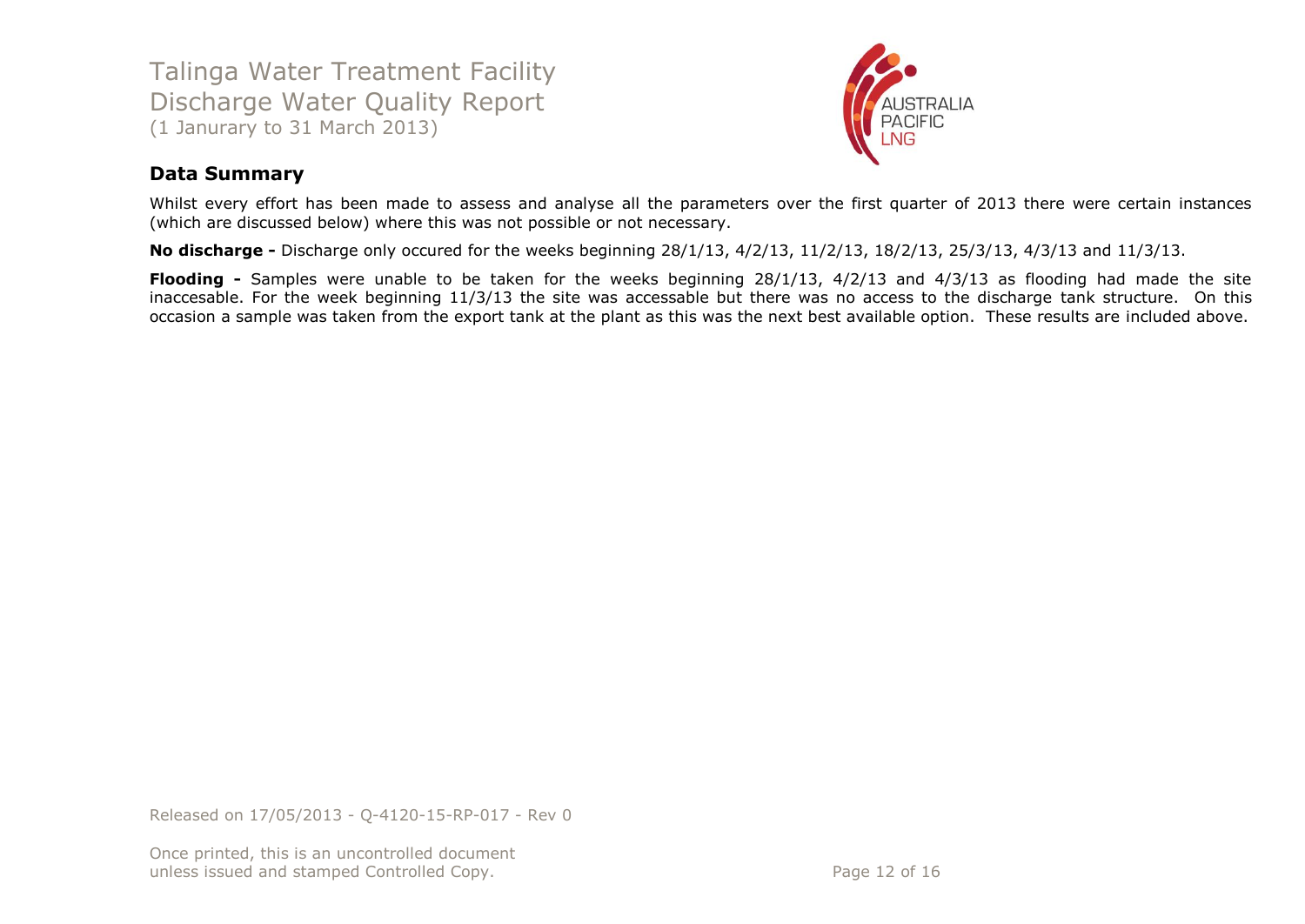

#### **Table 3 Quarterly Water Quality Monitoring Results**

| Parameter                                           |                         |                                                                 |                |           | <b>Monitoring Results for the Reporting</b><br>Period |                                      |                                | Sampling Results for the Reporting Period |                                          |                                     |                                     |                                                            |                           |
|-----------------------------------------------------|-------------------------|-----------------------------------------------------------------|----------------|-----------|-------------------------------------------------------|--------------------------------------|--------------------------------|-------------------------------------------|------------------------------------------|-------------------------------------|-------------------------------------|------------------------------------------------------------|---------------------------|
|                                                     |                         | Disinfectant<br><b>Water</b><br><b>Quality Limit</b><br>product |                | Units     | Minimum Detected<br>Concentration                     | Concentration<br>Maximum<br>Detected | Mean Detected<br>Concentration | 95 <sup>th</sup><br>Percentile            | Number of Times<br>Parameter<br>Detected | <b>Total Number</b><br><b>Weeks</b> | Total Number of<br>Samples<br>Taken | Samples Analysed<br><b>Total Number of</b><br>and Reported | Sample Results<br>Pending |
| <b>Disinfection By-</b>                             | Bromochloroacetonitrile | $*$                                                             | 0.7            | $\mu$ g/L |                                                       |                                      | <b>ND</b>                      |                                           | $\mathbf 0$                              | 13                                  | $\mathbf{1}$                        | $\mathbf{1}$                                               | $\mathbf 0$               |
| products                                            | Dichloroacetonitrile    | $*$                                                             | $\overline{2}$ | $\mu$ g/L |                                                       |                                      | <b>ND</b>                      |                                           | $\mathsf 0$                              | 13                                  | $\mathbf{1}$                        | $\mathbf{1}$                                               | $\mathbf 0$               |
| <b>Endocrine-Disrupting</b><br><b>Chemicals and</b> | <b>Bisphenol A</b>      |                                                                 | 200            | µg/L      |                                                       |                                      | <b>ND</b>                      |                                           | $\mathbf 0$                              | 13                                  | $\mathbf{1}$                        | $\mathbf{1}$                                               | 0                         |
| <b>Hormones</b>                                     | Nonylphenol             |                                                                 | 500            | µg/L      | <b>ND</b>                                             |                                      |                                | $\mathbf 0$                               | 13                                       | $\mathbf{1}$                        | $\mathbf{1}$                        | $\mathbf 0$                                                |                           |
|                                                     | Antimony                |                                                                 | 3              | µg/L      |                                                       |                                      | <b>ND</b>                      |                                           | $\mathbf 0$                              | 13                                  | $\mathbf{1}$                        | $\mathbf{1}$                                               | 0                         |
| <b>Metals</b>                                       | Selenium                |                                                                 | 10             | $\mu$ g/L |                                                       |                                      | <b>ND</b>                      |                                           | $\mathbf 0$                              | 13                                  | $\mathbf{1}$                        | $\mathbf{1}$                                               | $\mathbf 0$               |
|                                                     | Silver                  |                                                                 | 100            | $\mu$ g/L | <b>ND</b>                                             |                                      |                                |                                           | $\mathbf 0$                              | 13                                  | $\mathbf{1}$                        | $\mathbf{1}$                                               | $\mathbf 0$               |
|                                                     | Vanadium                |                                                                 | 50             | µg/L      | 0.4                                                   | 0.4                                  | 0.4                            | 0.4                                       | 1                                        | 13                                  | $\mathbf{1}$                        | $\mathbf{1}$                                               | $\mathbf 0$               |
|                                                     | Bromodichloromethane    | $*$                                                             | 6              | $\mu$ g/L |                                                       |                                      | <b>ND</b>                      |                                           | $\mathbf 0$                              | 13                                  | $\mathbf{1}$                        | $\mathbf{1}$                                               | $\mathbf 0$               |
|                                                     | Bromoform               | $\ast$                                                          | 100            | $\mu$ g/L |                                                       |                                      | <b>ND</b>                      |                                           | $\mathbf 0$                              | 13                                  | $\mathbf{1}$                        | $\mathbf{1}$                                               | $\mathbf 0$               |
| <b>Trihalomethanes</b>                              | Chloroform              | $\ast$                                                          | 200            | $\mu$ g/L | $\overline{2}$                                        | $\overline{2}$                       | $\overline{2}$                 | $\overline{2}$                            | 1                                        | 13                                  | 1                                   | $\mathbf{1}$                                               | $\mathbf 0$               |
|                                                     | Dibromochloromethane    |                                                                 | 100            | µg/L      | <b>ND</b>                                             |                                      |                                |                                           | $\mathbf 0$                              | 13                                  | $\mathbf{1}$                        | $\mathbf{1}$                                               | $\mathbf 0$               |
|                                                     | Alpha Emitters          |                                                                 | 0.5            | Bq/L      |                                                       |                                      | <b>ND</b>                      |                                           | $\mathbf 0$                              | 13                                  | $\mathbf{1}$                        | $\mathbf{1}$                                               | $\mathbf 0$               |
| <b>Radiological Products</b>                        | <b>Beta Emitters</b>    |                                                                 | 0.5            | Bq/L      | 0.1                                                   | 0.1                                  | 0.1                            | 0.1                                       | $\mathbf{1}$                             | 13                                  | $\mathbf{1}$                        | $\mathbf{1}$                                               | $\mathbf 0$               |

Note that the detection limit of Bromochloroacetonitrile and Dichloroacetonitrile was 5 ug/L.

Released on 17/05/2013 - Q-4120-15-RP-017 - Rev 0

Once printed, this is an uncontrolled document unless issued and stamped Controlled Copy. The extended of 16 and 200 km states and 16 and 16 and 16 and 16 and 16 and 16 and 16 and 16 and 16 and 16 and 16 and 16 and 16 and 16 and 16 and 16 and 16 and 16 and 16 and 16 an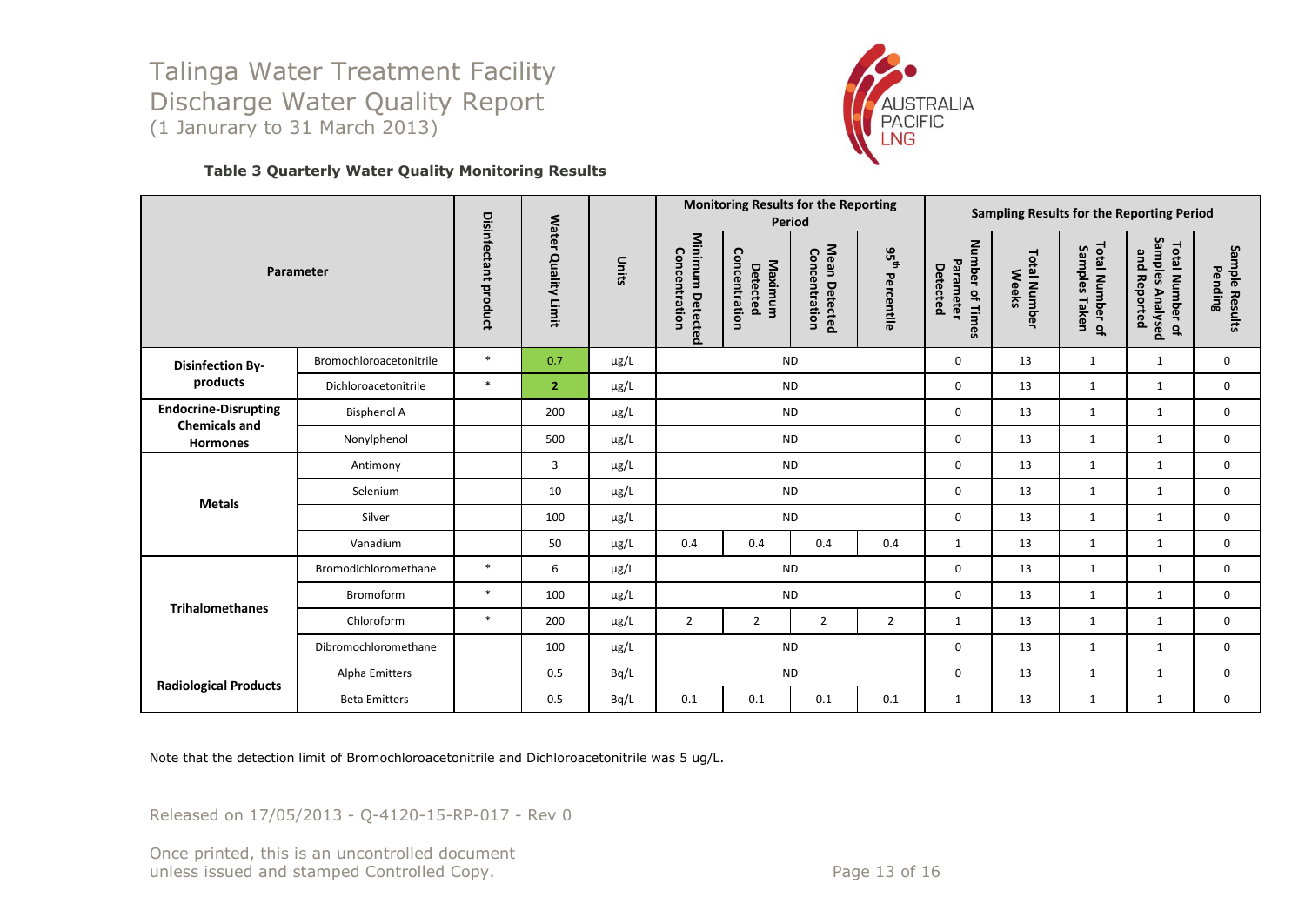

## <span id="page-13-0"></span>**Glossary**

The parameters required to be monitored by Australia Pacific LNG by DEHP are in many cases not found within treated CSG water or the water treatment industry. The monitoring undertaken by Australia Pacific LNG is designed to provide a conservative level of assurance to ensure the protection of public health. A brief definition of the sets of parameters contained within the reported information is provided below.

**BTEX** - BTEX is an acronym representing benzene, toluene, ethylbenzene, and xylenes. These are compounds that may be associated with oil and gas production. BTEX are generally not associated with CSG production, although may occur at trace levels.

**Chlorinated Hydrocarbons** – These are organic compounds that may be generated as a by-product of chlorination. They are considered commonplace in everyday life and can occur naturally, in some animals or as the by-product of fires.

**Disinfection By-products** – Disinfectants are routinely used in water treatment facilities to remove biological contaminants (predominantly algae and bacteria) that may decrease the efficiency and integrity of the water treatment process. Disinfectants may react with naturally-occurring matter to form by-products.

**Endocrine-Disrupting Chemicals (EDCs) and Hormones** – The two relevant compounds include Bisphenol A (BPA) and Nonylphenol. BPA is often associated with moulded plastic. Nonylphenol can be found in commercial detergents.

**Haloacetic acids** – These can be a by-product of drinking water chlorination or chloramination (that is the use of disinfectant). These are routine methods used for disinfection of drinking water to remove bacteria and other microbiological organisms.

**Inorganic Compounds** – These compounds are non-carbon based elements. In terms of drinking water chemistry they include compounds such as ammonia, bromide and fluoride.

**Metals** – These naturally occur in drinking water due to the water passing through metalenriched rock. Certain metals are essential for life. Also specific metal-based salts, namely calcium and magnesium, are added to the treated CSG water prior to discharge to the River to ensure a minimum level is present to protect the environment.

**Nitrosomines** – These compounds are commonly associated with water treatment facilities that utilise chloramines for disinfection and include N-Nitrosodiethylamine (NDEA) and N-Nitrosodimethylamine (NDMA).

**Polycyclic Aromatic Hydrocarbons (PAH)** - PAH occur in oil, coal and tar products and may be associated with water extracted from coal seams at low levels. They are naturally occurring and do not readily dissolve in water.

**Total Petroleum Hydrocarbons (TPH)** – TPH is the term given to a mixture of hydrocarbons (compounds that contain hydrogen and carbon) that occur naturally and in oil, coal and tar products. TPH may be associated with CSG water at low levels.

**Trihalomethanes** – These include the branch of chemical compounds that may be formed as a by-product of disinfecting drinking water with chorine or monochloramine.

Released on 17/05/2013 - Q-4120-15-RP-017 - Rev 0

Once printed, this is an uncontrolled document unless issued and stamped Controlled Copy. The extended of 16 and 5 and 5 and 5 and 6 and 5 and 7 and 7 and 7 and 7 and 7 and 7 and 7 and 7 and 7 and 7 and 7 and 7 and 7 and 7 and 7 and 7 and 7 and 7 and 7 and 7 and 7 and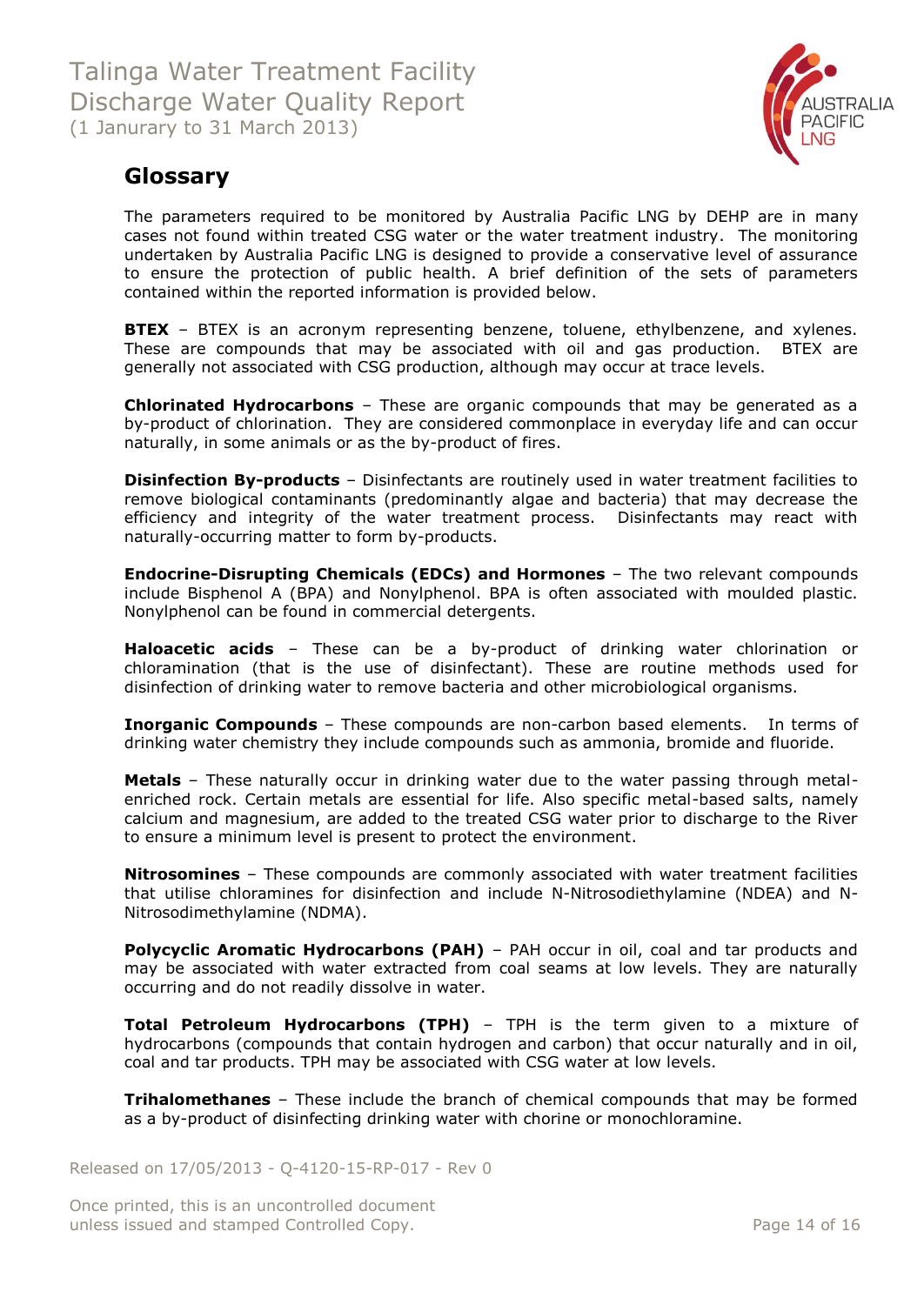

**Radiological Products** – These occur naturally in drinking water at extremely low concentrations *via* contact with certain rocks such as granite.

| <b>Term/Abbreviation/Acronym</b> | <b>Definition</b>                                                                                                                      |
|----------------------------------|----------------------------------------------------------------------------------------------------------------------------------------|
| μg                               | Micrograms $(1 \times 10^{-6} \text{ grams})$                                                                                          |
| Australia Pacific LNG            | Australia Pacific LNG Pty Limited                                                                                                      |
| Bq                               | Becquerel(s)                                                                                                                           |
| <b>CSG</b>                       | Coal seam gas                                                                                                                          |
| <b>DERM</b>                      | Department of Environment and Resource Management                                                                                      |
| DERM/EHP                         | Department of Environment and Heritage Protection<br>formerly known as the Department of Environment and<br><b>Resource Management</b> |
| L                                | Litre(s)                                                                                                                               |
| <b>LNG</b>                       | Liquefied natural gas                                                                                                                  |
| <b>NATA</b>                      | National Association of Testing Authorities                                                                                            |
| <b>ND</b>                        | Not detected                                                                                                                           |
| OWSR/QWSR                        | Queensland Water Supply Regulator formerly known as<br>Office of the Water Supply Regulator                                            |
| QLD                              | Queensland                                                                                                                             |
| <b>RWMP</b>                      | Recycled Water Management Plan                                                                                                         |
| the Act                          | Water Supply (Safety and Reliability) Act 2008                                                                                         |
| <b>TWTF</b>                      | Talinga Water Treatment Facility                                                                                                       |

## <span id="page-14-0"></span>**ABBREVIATIONS & ACRONYMS**

This Report has been produced in accordance with the Queensland Government's *Public Reporting Guideline for Recycled Water Schemes* (DERM, 2011) and the *Water Supply (Safety and Reliability) Act 2008* (the Act).

Released on 17/05/2013 - Q-4120-15-RP-017 - Rev 0

Once printed, this is an uncontrolled document unless issued and stamped Controlled Copy. The example of the Page 15 of 16